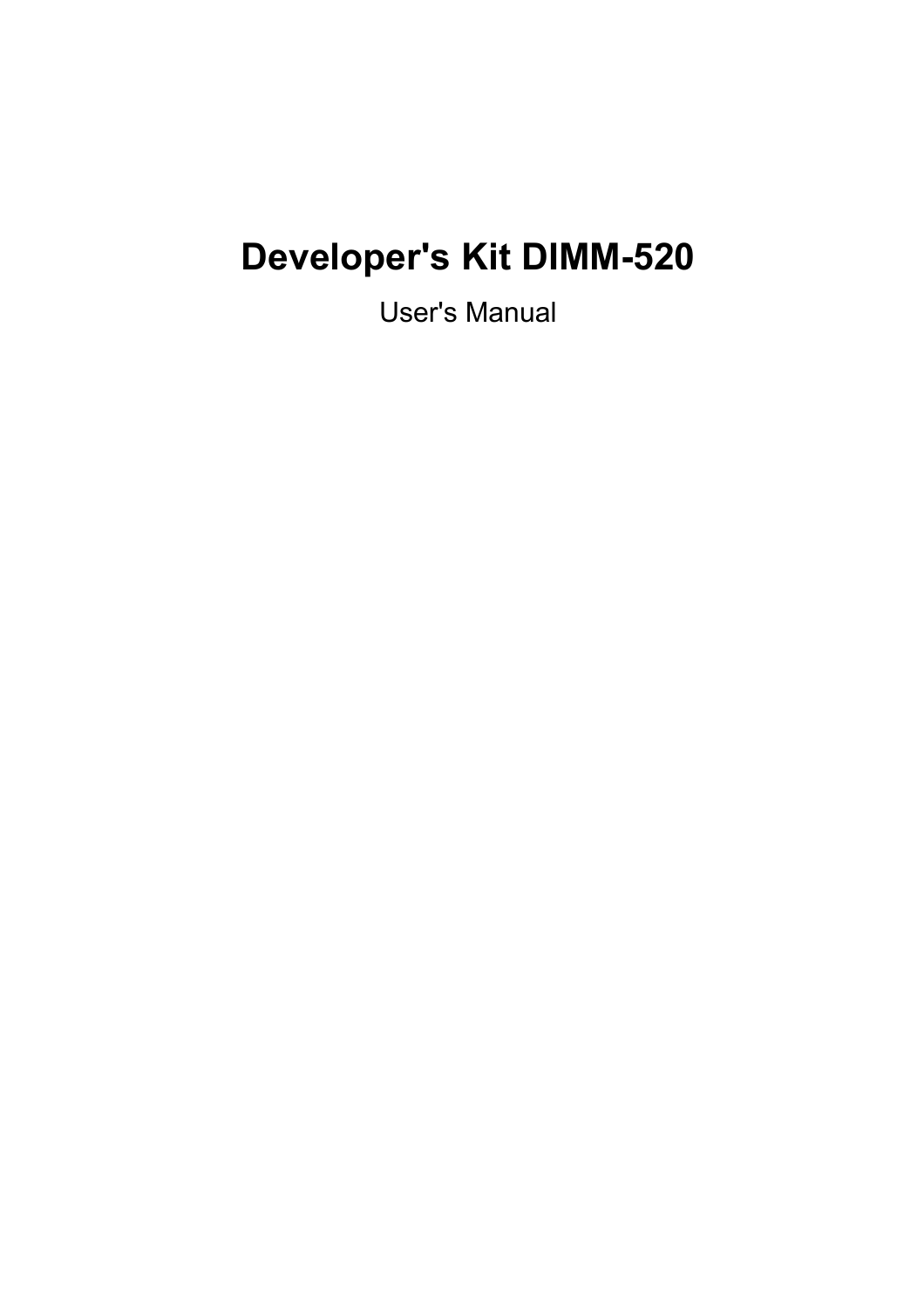Copyright 2002:

FS FORTH-SYSTEME GmbH Postfach 1103, D-79200 Breisach a. Rh., Germany

| Release of Document: | July 04, 2002          |
|----------------------|------------------------|
| Filename:            | DIM520DK um v11 a4.doc |
| Author:              | <b>Héctor Palacios</b> |
| <b>Kit Version</b>   | 11                     |

All rights reserved. No part of this document may be copied or reproduced in any form or by any means without the prior written consent of FS FORTH-SYSTEME GmbH.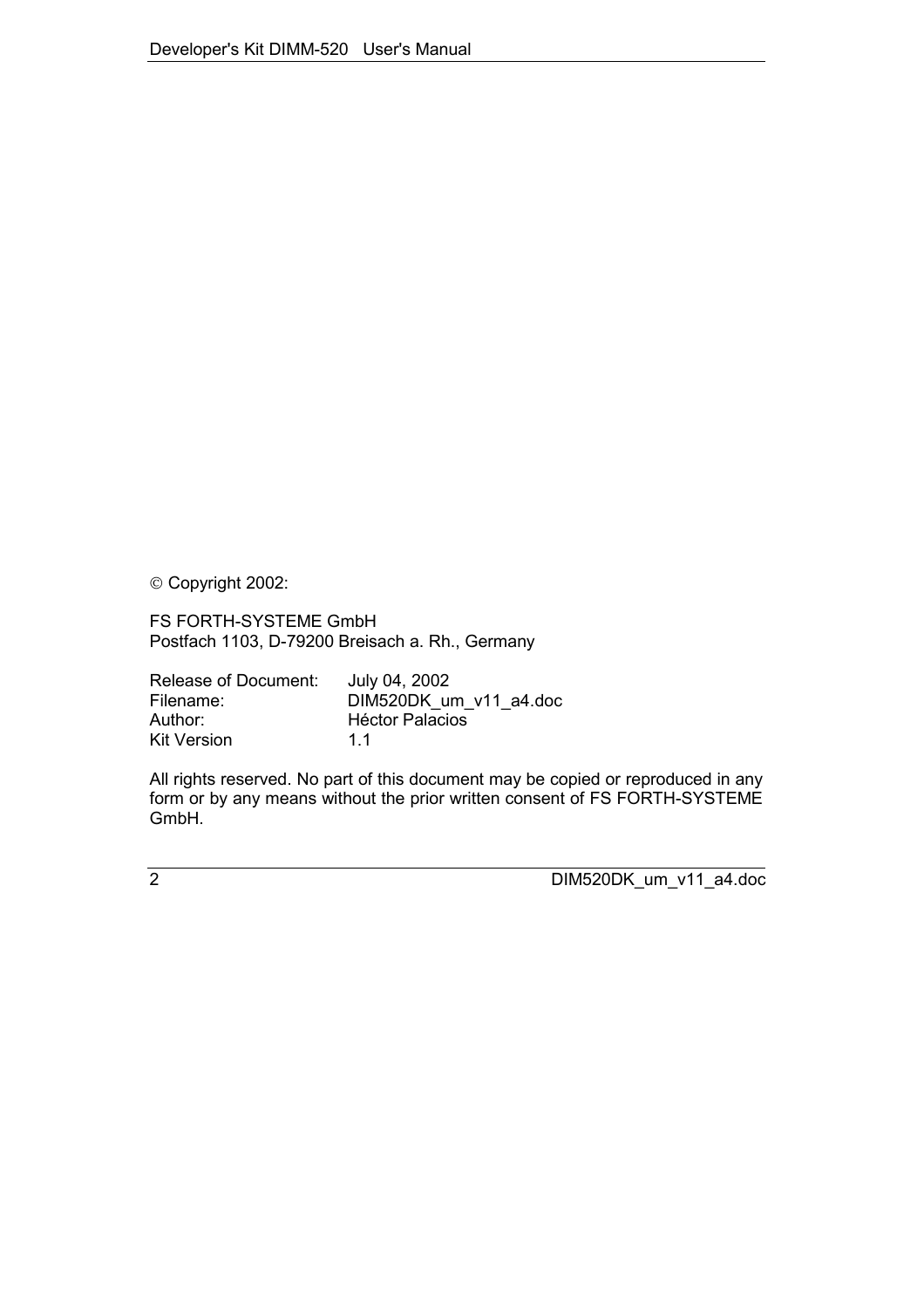# **Contents**

| 4.2. Check Jumpers on EVADIMM-520 Evaluation Board  13<br>4.4. First Start of Datalight ROM-DOS and Sockets Demo  14<br>4.4.2. Starting Datalight Sockets web server demo  15<br>4.5. First Start of Remote Features (video / floppy / keyboard)19 |   |
|----------------------------------------------------------------------------------------------------------------------------------------------------------------------------------------------------------------------------------------------------|---|
|                                                                                                                                                                                                                                                    |   |
| DIM520DK um v11 a4.doc                                                                                                                                                                                                                             | 3 |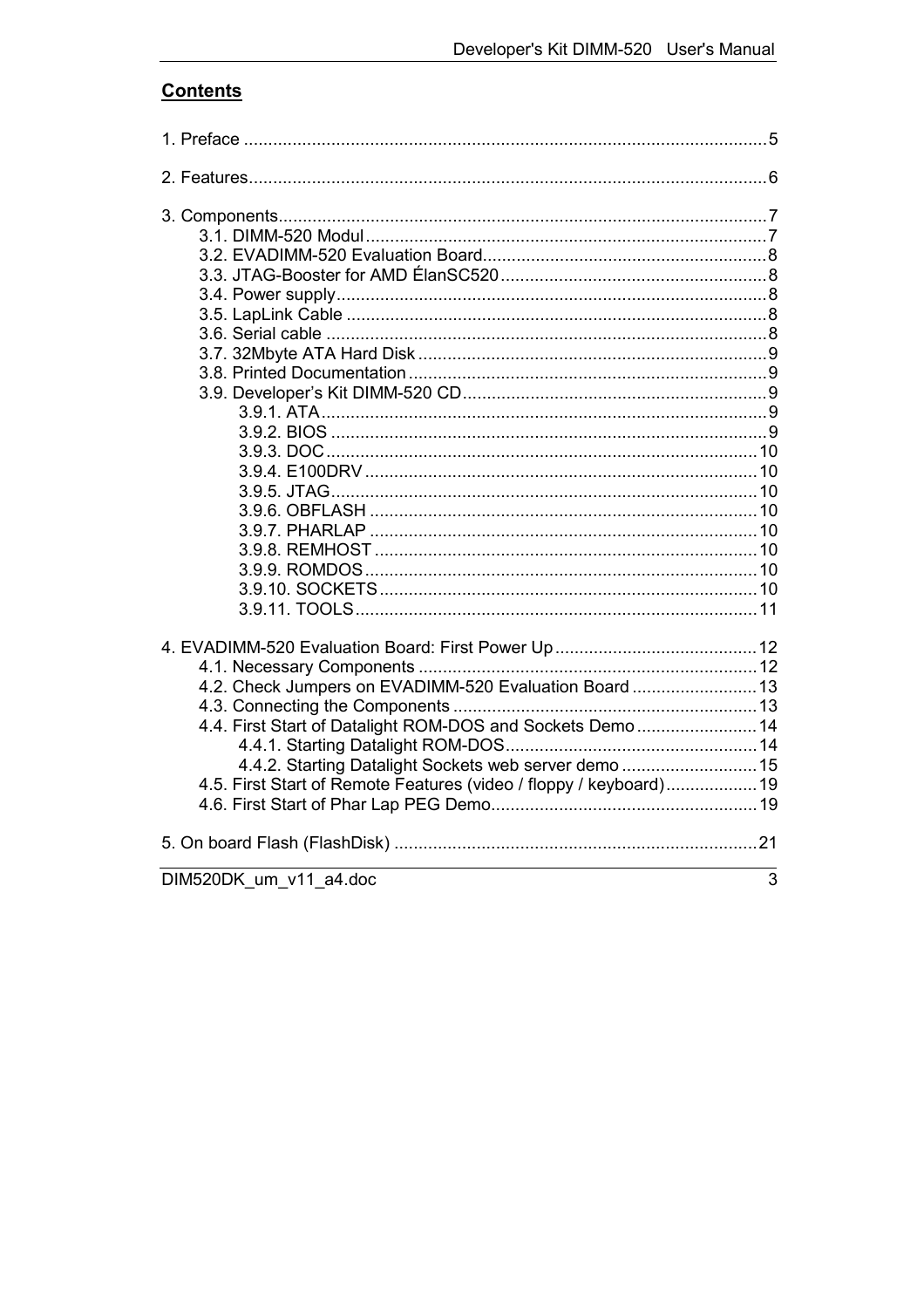# Developer's Kit DIMM-520 User's Manual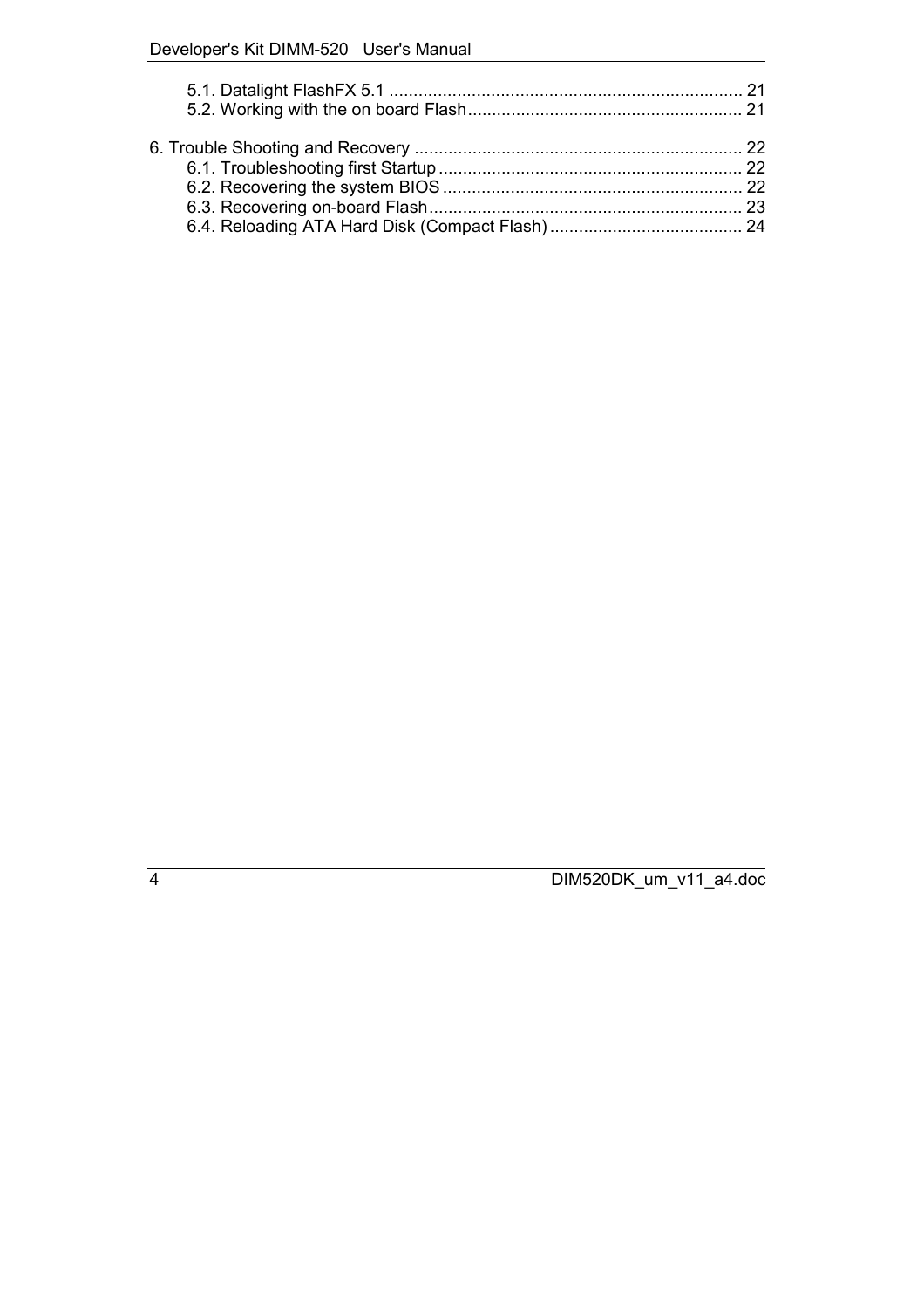## <span id="page-4-0"></span>**1. Preface**

The FS FORTH-SYSTEME Developer's Kit DIMM-520 contains all hardware and software components to allow a simple and fast startup of hardware and software evaluation. After connecting the provided ATA hard disk, a keyboard and the included power supply to the evaluation board, the system will boot after power up with Datalight ROM-DOS 7.1. Using the remote capability of the included BIOS the user is allowed to start a Phar Lap PEG Demo prepared on the CD from the host PC.

The Evaluation Kit offers the possibility to reduce the time to market phase for own software and hardware products basing on the AMD ÉlanSC520 processor dramatically. FS FORTH-SYSTEME has adapted Windows CE to this platform and offers drivers and support. With Ethernet debugging the software designer has powerful means for fast application debugging

The evaluation kit contains a CD with all programs and documentation including hardware and software tools for crash recovery on CD. This enables the user to reconfigure the on board flash, the ATA drive and the system BIOS, if BIOS in onboard flash or any software components on hard disk becomes damaged or destroyed by faulty attempts in the evaluation process or whilst application design.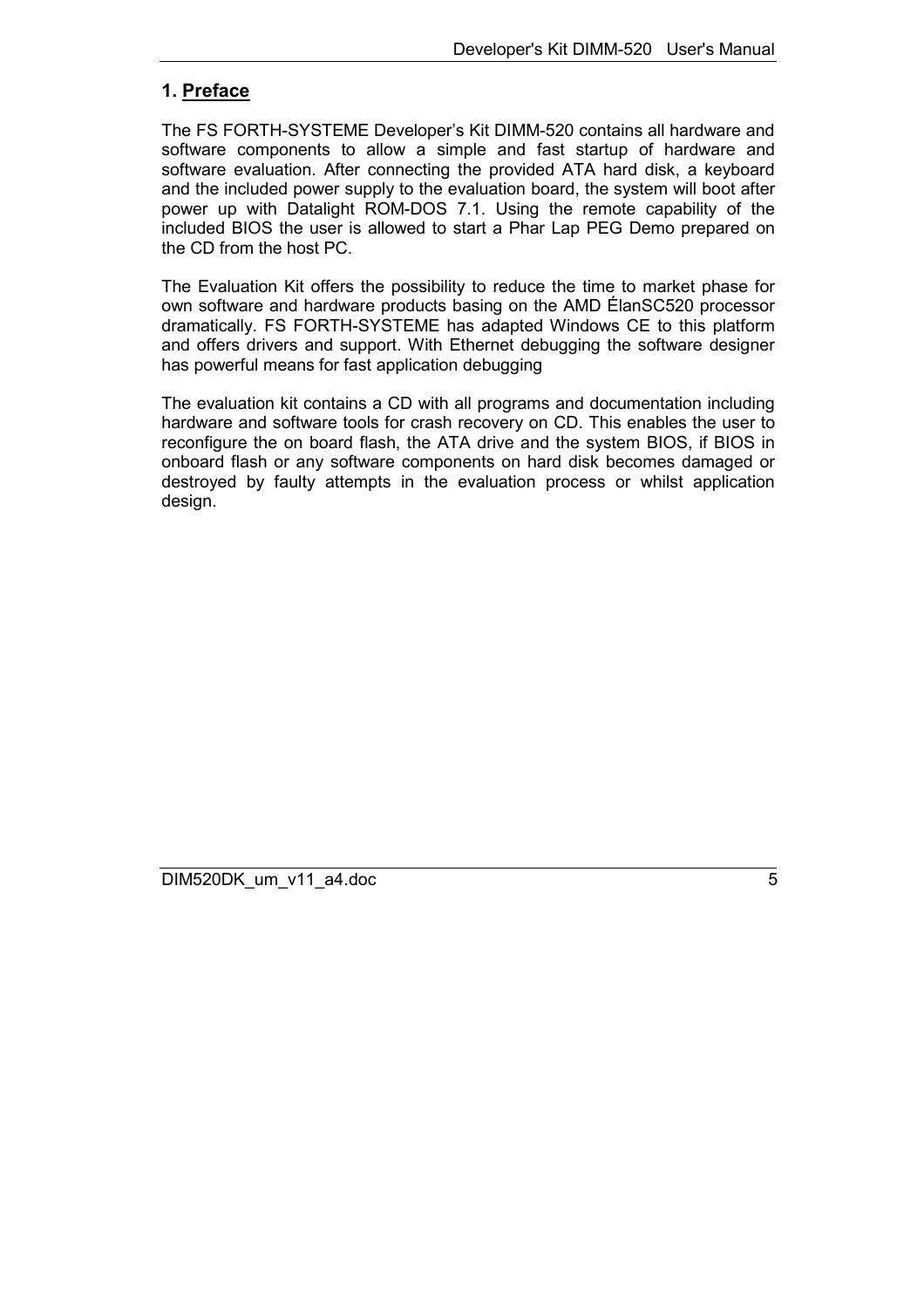# <span id="page-5-0"></span>**2. Features**

- Evaluation Board with AMD ÉlanSC520 microcontroller designed for medium to high performance applications in telecommunication, data communication and information appliances on the general embedded market. It is provided with 16/64Mbyte DRAM, 2/16Mbyte on board flash, JTAG port, GP bus, enhanced PC/AT compatible peripherals, battery buffered RTC and CMOS, serial ports, SSI, timers, watchdog, additional PIOs, fast Ethernet controller, Super-I/O with parallel and serial ports, floppy, hard disk and keyboard support.
- Power supply fitted to the Evaluation Board.
- JTAG-Booster for AMD ÉlanSC520 with 3.3V adapter and tool programs
- Parallel LapLink and serial cable
- 32MB ATA hard disk bootable with Datalight ROM-DOS 7.1 and Datalight Sockets (Revision 4.11.1287) web server demo
- Printed documentation
- CD with programs, recovery tools, documentation
- Insyde Software BIOS for AMD ÉlanSC520 with remote kit
- System configured to boot from ATA hard disk
- Phar Lap PEG demo usable via remote disk
- Datalight Flash FX 5.1 to work with on board Flash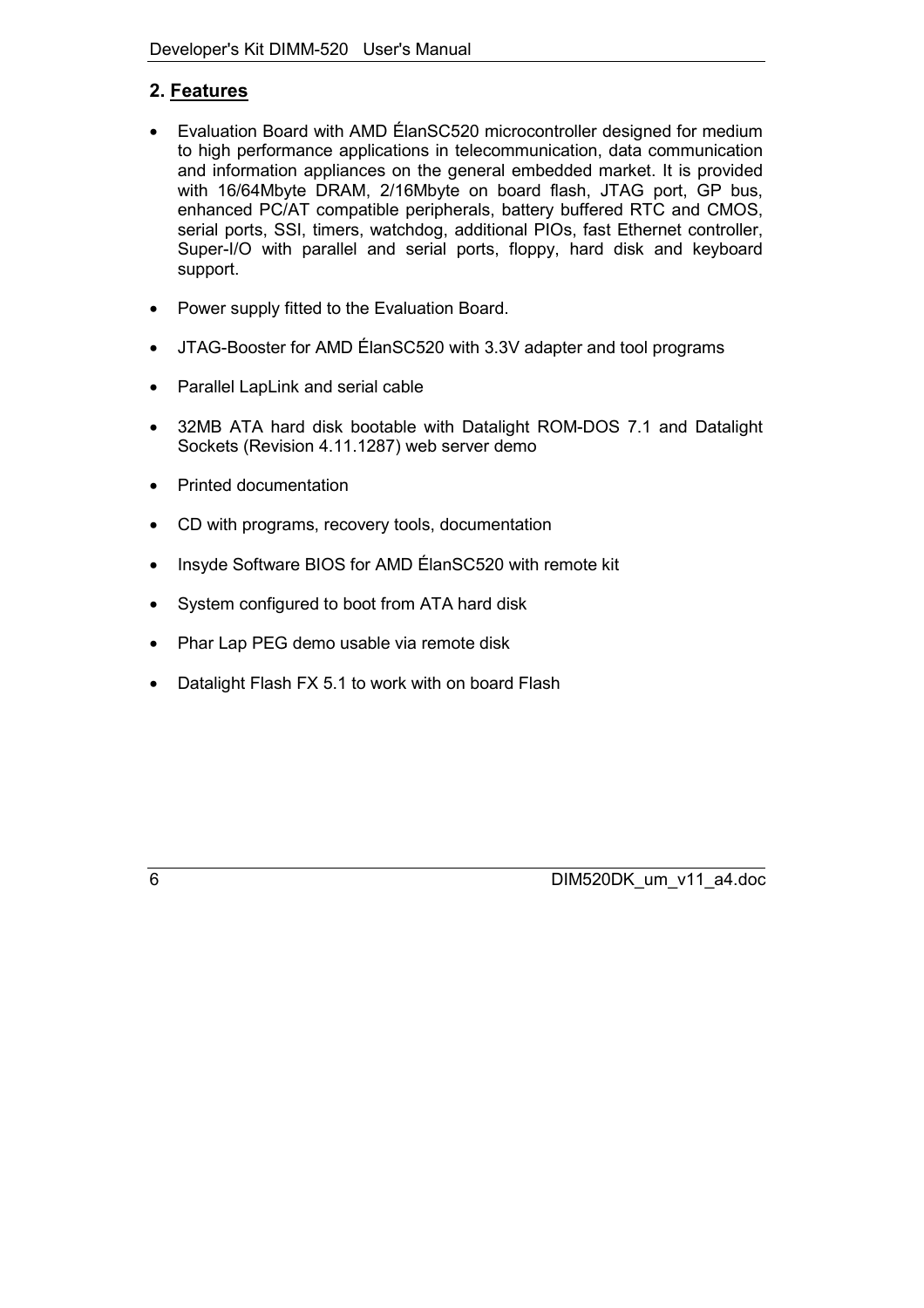## <span id="page-6-0"></span>**3. Components**

The FS FORTH-SYSTEME Developer's Kit DIMM-520 has several components briefly described in this chapter. A more detailed description can be found in the documentation mentioned.

- EVADIMM-520 Evaluation Board,
- DIMM-520 Module
- FS FORTH-SYSTEME JTAG-Booster for AMD ÉlanSC520 usable with DOS, Win9X or WinNT including 3.3V adapter
- Power supply producing 5V DC necessary for the evaluation kit
- LapLink cable for parallel remote
- Serial cable
- 32MB ATA hard disk with Datalight ROM-DOS 7.1, bootable from disk, Datalight Sockets (Revision 4.11.1287) web server demo, Ethernet package driver
- Printed Developer's Kit DIMM-520 Documentation
- Developer's Kit DIMM-520 CD

#### **3.1. DIMM-520 Modul**

The Module is equipped with the AMD ÉlanSC520 processor, 16/64Mbyte DRAM, 2/16Mbyte Flash, 2 serial ports and fast Ethernet Controller. The Module is configured after final test in factory to boot from the ATA hard Disk, placed in the ATA Slot of the EVADIMM-520 Evaluation Board, and start Datalight ROM-DOS 7.1. It contains an appropriate BIOS in the Flash on board, witch supports the graphic controller and the super – I/O Chip on the EVADIMM-520 Evaluation Board.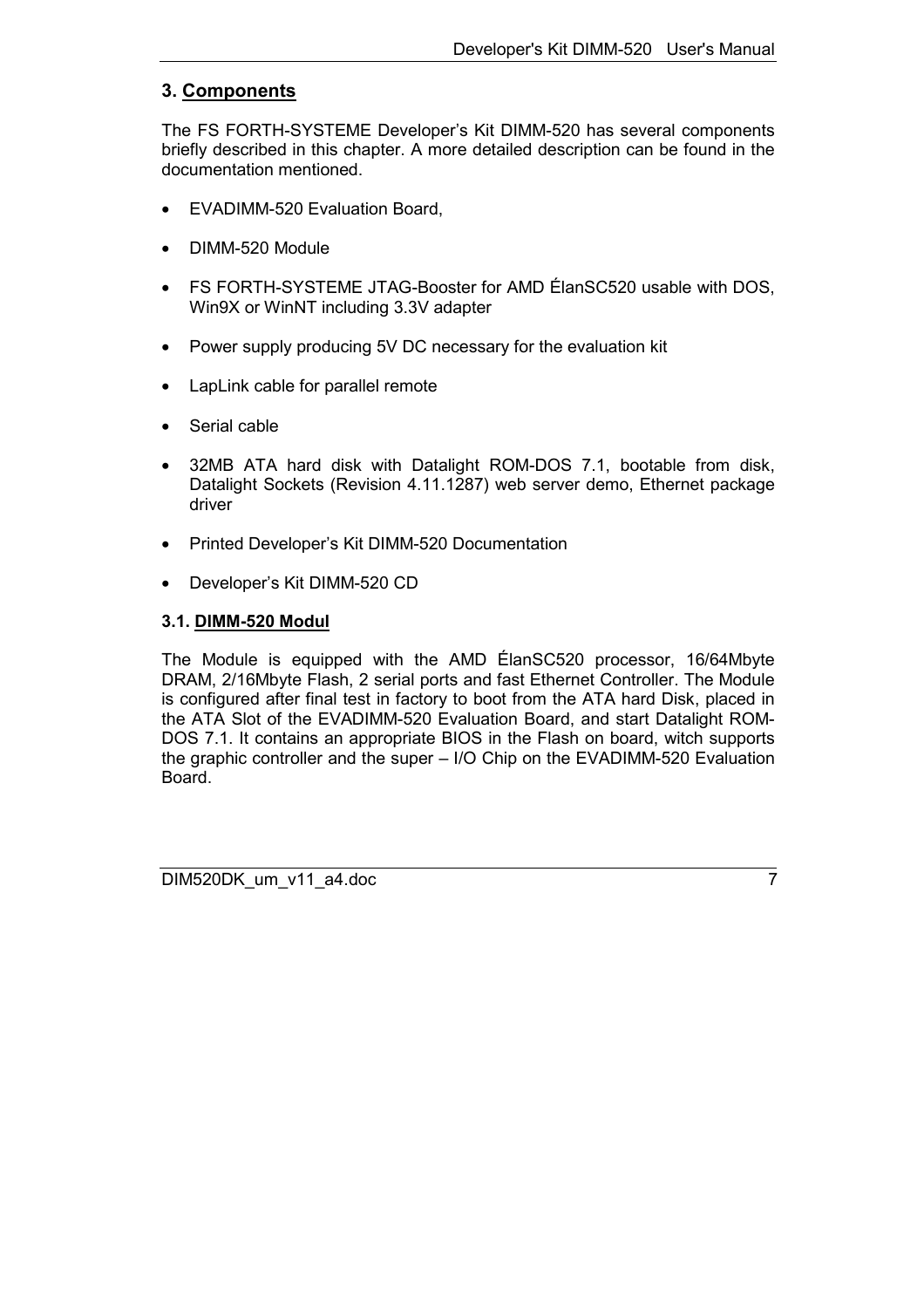# <span id="page-7-0"></span>**3.2. EVADIMM-520 Evaluation Board**

The board is the baseboard for the DIMM-520 Module it is equipped with 2 serial and 1parallel ports, IrDA transceiver, keyboard-connector, floppy and hard disk connector, PC/104 slot, JTAG- and AMDebug connector and the ATA hard disk.

## **3.3. JTAG-Booster for AMD ÉlanSC520**

The FS FORTH-SYSTEME JTAG-Booster for AMD ÉlanSC520 is a versatile tool connected to the parallel port of a host PC and the JTAG connector on the EVADIMM-520 Evaluation Board. It allows reading, programming and verifying data of the on board Flash, even without any software support from the board (i.e. first power up or BIOS damaged). Further most pins of the processor can be tested without any additional software on the board. The JTAG software on the host PC is available for DOS, Win9X and WinNT OS. The JTAG-Booster is powered by the target. A special adapter makes level shifting between the 5V signals of the PC and the 3.3V Signals of the AMD ÉlanSC520 processor. See JTAG- Booster Manual and WinNT support manual.

#### **3.4. Power supply**

Power supply 5V or 24V (DCDC Converter 24/5V 5W optional)

## **3.5. LapLink Cable**

Connected to the parallel port connectors of the EVADIMM-520 Evaluation Board and the Host PC, this cable allows the usage of the host PCs display, floppy and keyboard from the EVADIMM-520 Evaluation Board instead of own, not connected components. Wiring see the chapter about Remote Kit in Insyde Software BIOS User's Manual.

#### **3.6. Serial cable**

A 9 pole serial cable allows connection between serial ports of the EVADIMM-520 Evaluation Board and serial ports of the host PC. Wiring see the chapter about Remote Kit in Insyde Software BIOS User's Manual: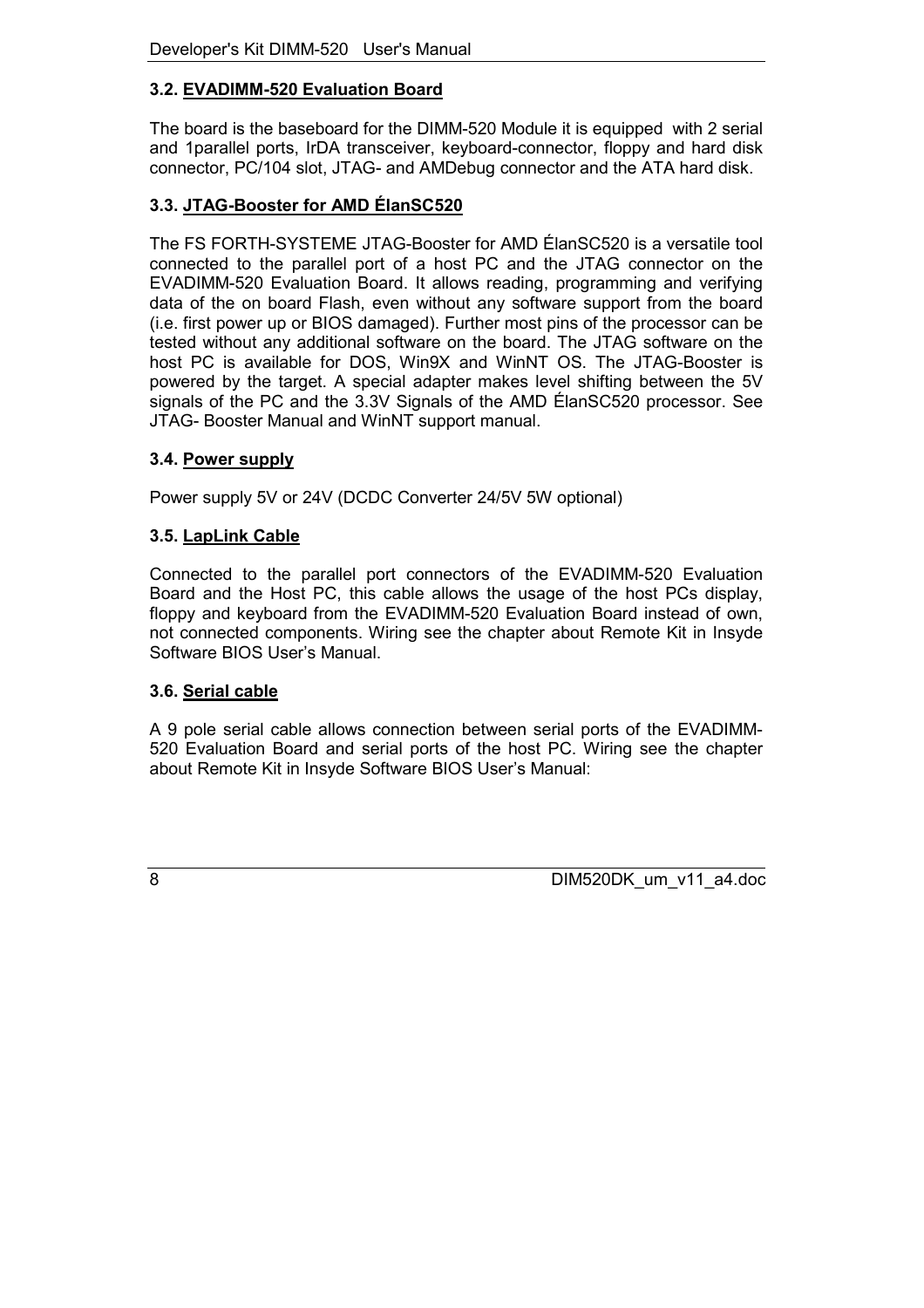## <span id="page-8-0"></span>**3.7. 32Mbyte ATA Hard Disk**

This hard disk is bootable. It contains Datalight ROM-DOS 7.1, Datalight Sockets (Revision 4.11.1287) demo version and an Ethernet Package Driver. A demo of the Sockets TCP/IP stack and the HTTPFTPD web/ftp server (remote console, file download, some CGI examples, ftp) can be chosen in the boot menu.

#### **3.8. Printed Documentation**

Printed documentation is provided for:

- This Developer's Kit DIMM-520 User's Manual
- DIMM-520 Module User's Manual
- Insyde Software BIOS User's Manual including Remote Kit Documentation
- JTAG-Booster Documentation
- WinNT support for JTAG-Booster Documentation

#### **3.9. Developer's Kit DIMM-520 CD**

This CD contains all software and documentation described above, further a Phar Lap PEG demonstration, Datalight ROM-DOS 7.1 and Socket services, AMD Ethernet services, recovery tools for BIOS, on board Flash and ATA hard disk and all documentation as PDF and/or TXT files. Subdirectories:

#### **3.9.1. ATA**

Contains an image to recover the contents of the ATA hard disk, as well as a batch file to create such floppy image.

#### **3.9.2. BIOS**

Contains BIOS image and different tools to download the BIOS into the Flash from DOS or via JTAG-Booster. The Bios is configured for the super I/O 37B727.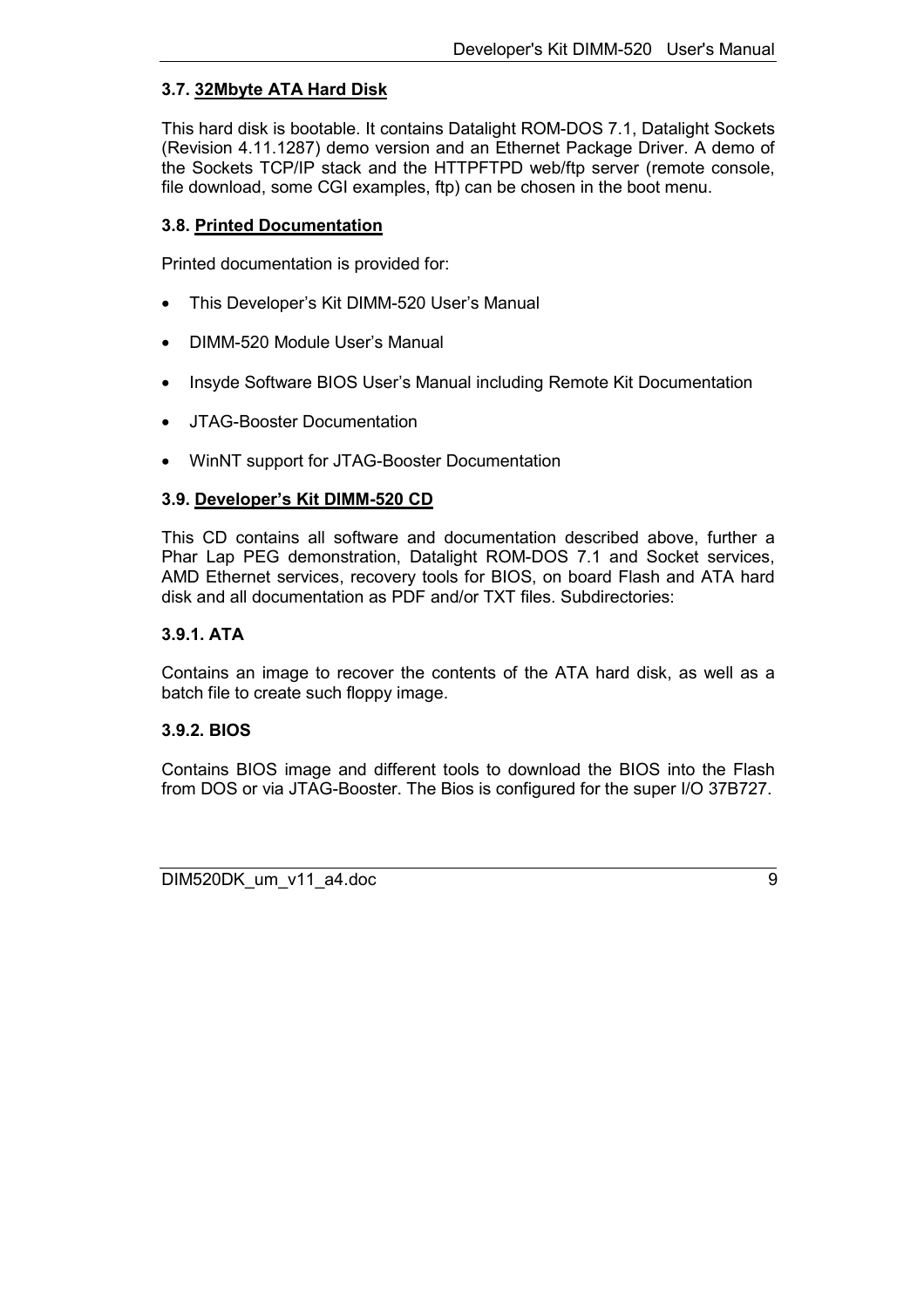#### <span id="page-9-0"></span>**3.9.3. DOC**

Manuals, containing all documentation in PDF format and/or in TXT format and all data sheets referenced in this User's manual and the EVADIMM-520 Evaluation Board User's Manual.

#### **3.9.4. E100DRV**

Intel Ethernet services for DOS, WIN9X, WINCE and WINNT.

#### **3.9.5. JTAG**

Contains the JTAGEL5 software to use with the JTAG-Booster.

#### **3.9.6. OBFLASH**

Contains an image to recover the contents of the on board Flash, as well as a batch file to create such floppy image.

#### **3.9.7. PHARLAP**

Includes short description of the Phar Lap real time OS with GUI. And a Phar Lap PEG Demo that you can start via remote disk.

#### **3.9.8. REMHOST**

Includes the remote kit REMHOST which allows you to redirect the keyboard/mouse, floppy and monitor of your target to the parallel port and, from there, to your host PC.

#### **3.9.9. ROMDOS**

Contains all files from Datalight ROM-DOS 7.1. Details see Datalight ROM-DOS 7.1 User's Manual RDOSUSER.PDF.

#### **3.9.10. SOCKETS**

Datalight Socket services (Revision 4.11.1287) demo version for DOS, Windows 3.1, Windows95, Windows98 or WinLight.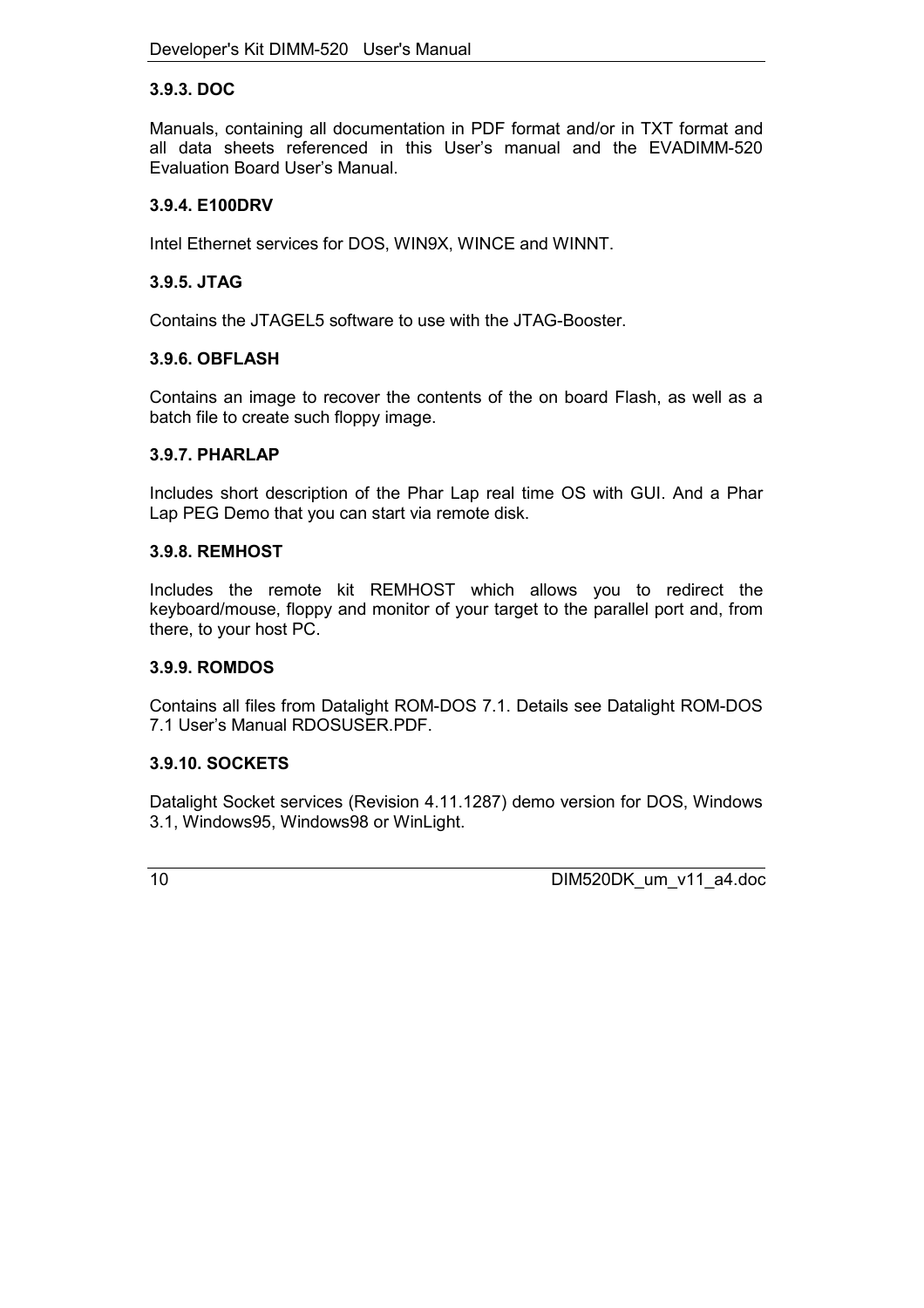# <span id="page-10-0"></span>**3.9.11. TOOLS**

Contains several DOS tools (uncompressor, image creator, …) used by the batch files and the FlashFX tools to format and manage the FlashDisk.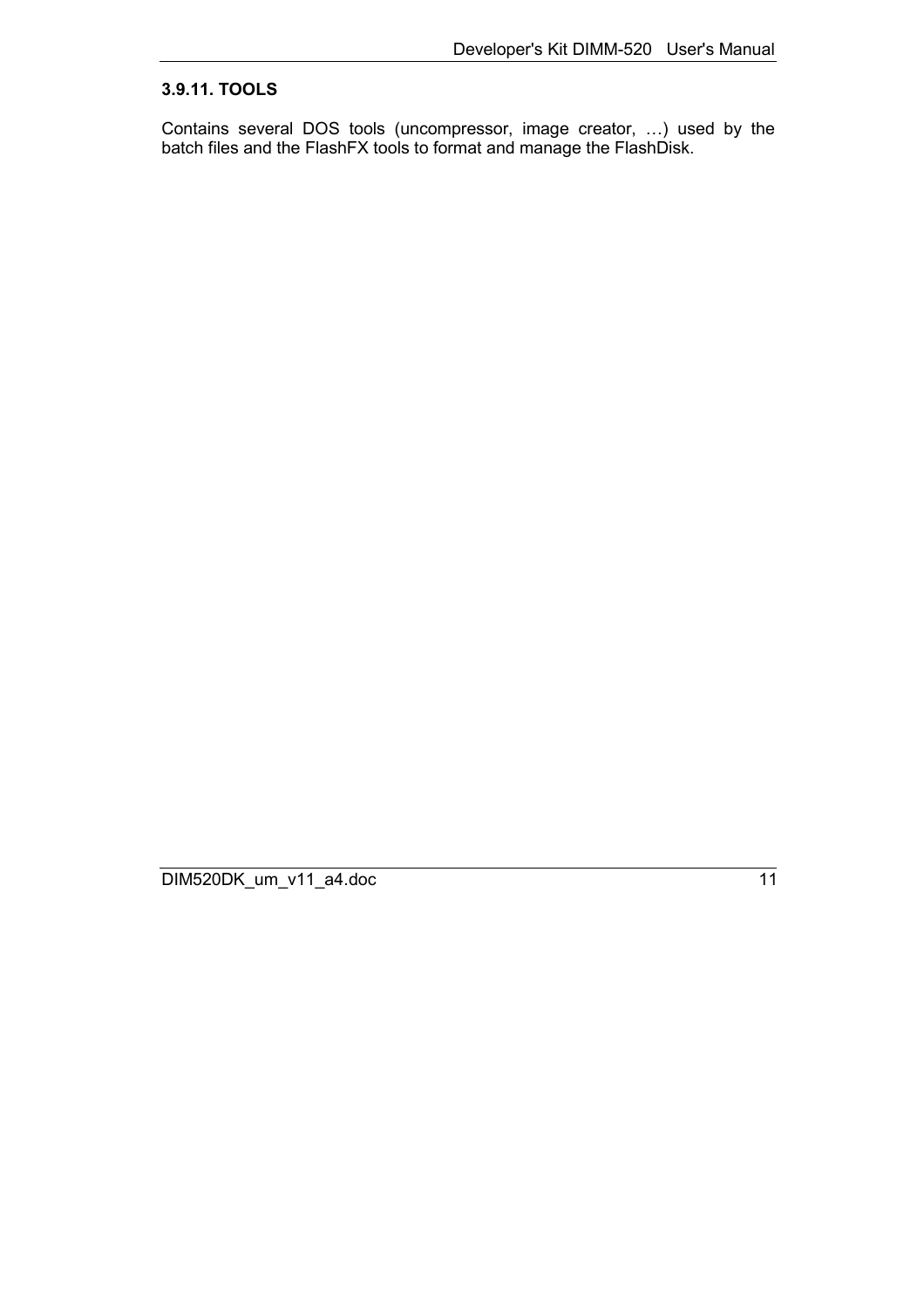# <span id="page-11-0"></span>**4. EVADIMM-520 Evaluation Board: First Power Up**

The FS FORTH-SYSTEME Developer's Kit DIMM-520 is configured to boot from ATA hard disk with Datalight ROM-DOS 7.1 when connected and powered.

# **4.1. Necessary Components**

To boot from ATA hard disk (Compact Flash), you need:

- FS FORTH-SYSTEME DIMM-520 Module
- FS FORTH-SYSTEME EVADIMM-520 Evaluation Board
- 32MB ATA hard disk preconfigured bootable for Datalight ROM-DOS 7.1
- ( **\*** ) PS/2 keyboard
- LapLink cable for parallel remote
- Power supply 5V or 24V (DCDC Converter 24/5V 5W optional)
- (\*) VGA Monitor + PC/104 Graphic Card (f.e CT65545)
- (\*) Monitor cable for 15pole VGA connector

**<sup>\*</sup>** Not part of the FS FORTH-SYSTEME Developer's Kit DIMM-520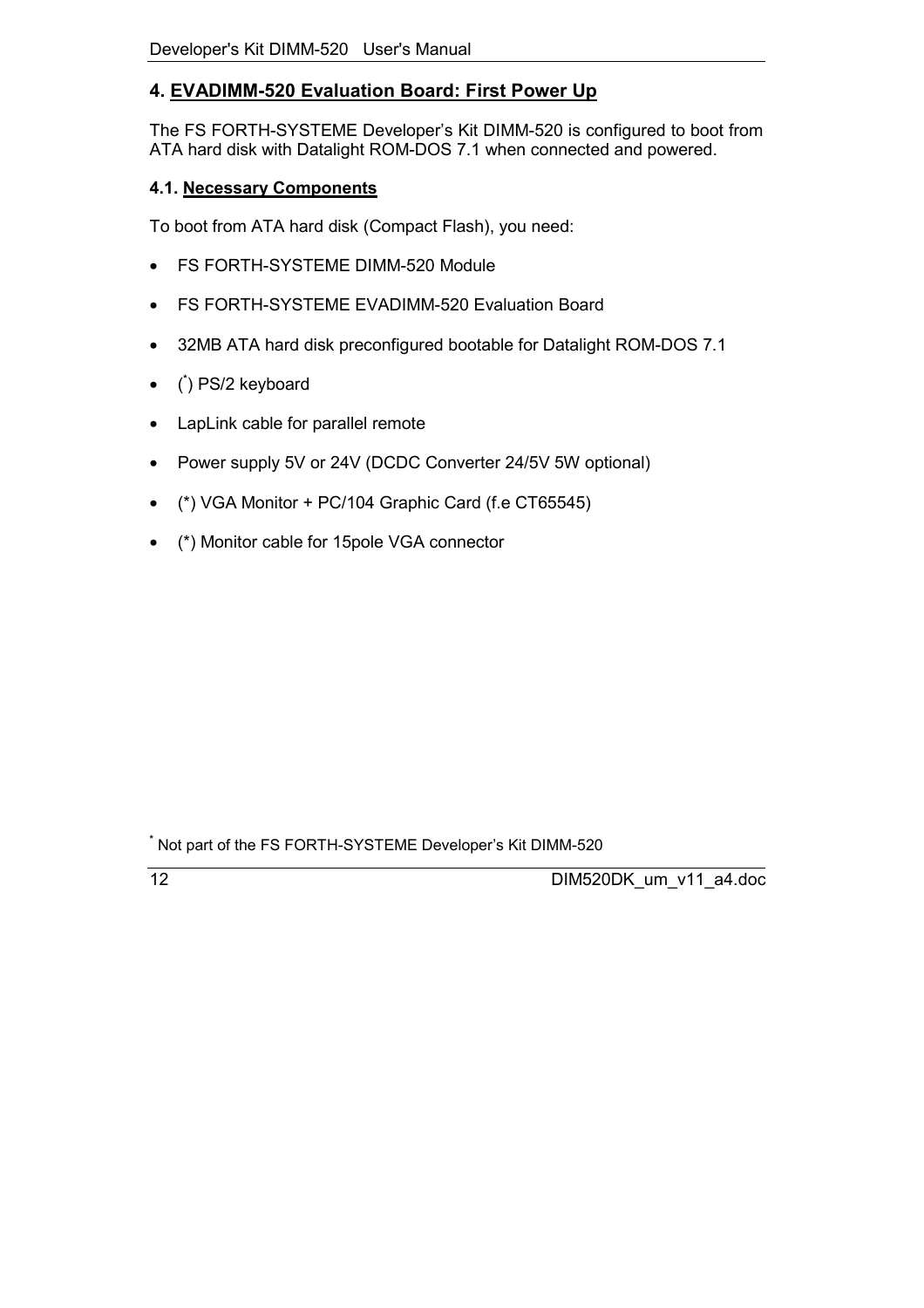#### <span id="page-12-0"></span>**4.2. Check Jumpers on EVADIMM-520 Evaluation Board**

J1 is for CMOS Battery

**2 – 3** CMOS-Battery disconnected

J2 sets the operation Mode of the Compact Flash ATA-Card

**2 – 3** Ata-Card set to Master Mode

#### **4.3. Connecting the Components**

Disconnect the power supply from the DC power outlet, if connected. Identify the connectors mentioned on the position plan of EVADIMM-520 Evaluation Board.

Plug in the DIMM520 Module

Connect the Ethernet-plug to the DIMM520 Module

Plug in ATA hard disk in X7

Plug in a PC/104 Graphic Card (f.e CT65545) (not being part of the FS FORTH-SYSTEME Developer's Kit DIMM-520) if not available please make special step:[1]

[1] connect the parallel port of your host PC with LapLink cable to X4

Connect PS/2 keyboard to X9

Connect network to X8, if wanted (network is optional but necessary for the Datalight Sockets (Revision 4.11.1287) demo)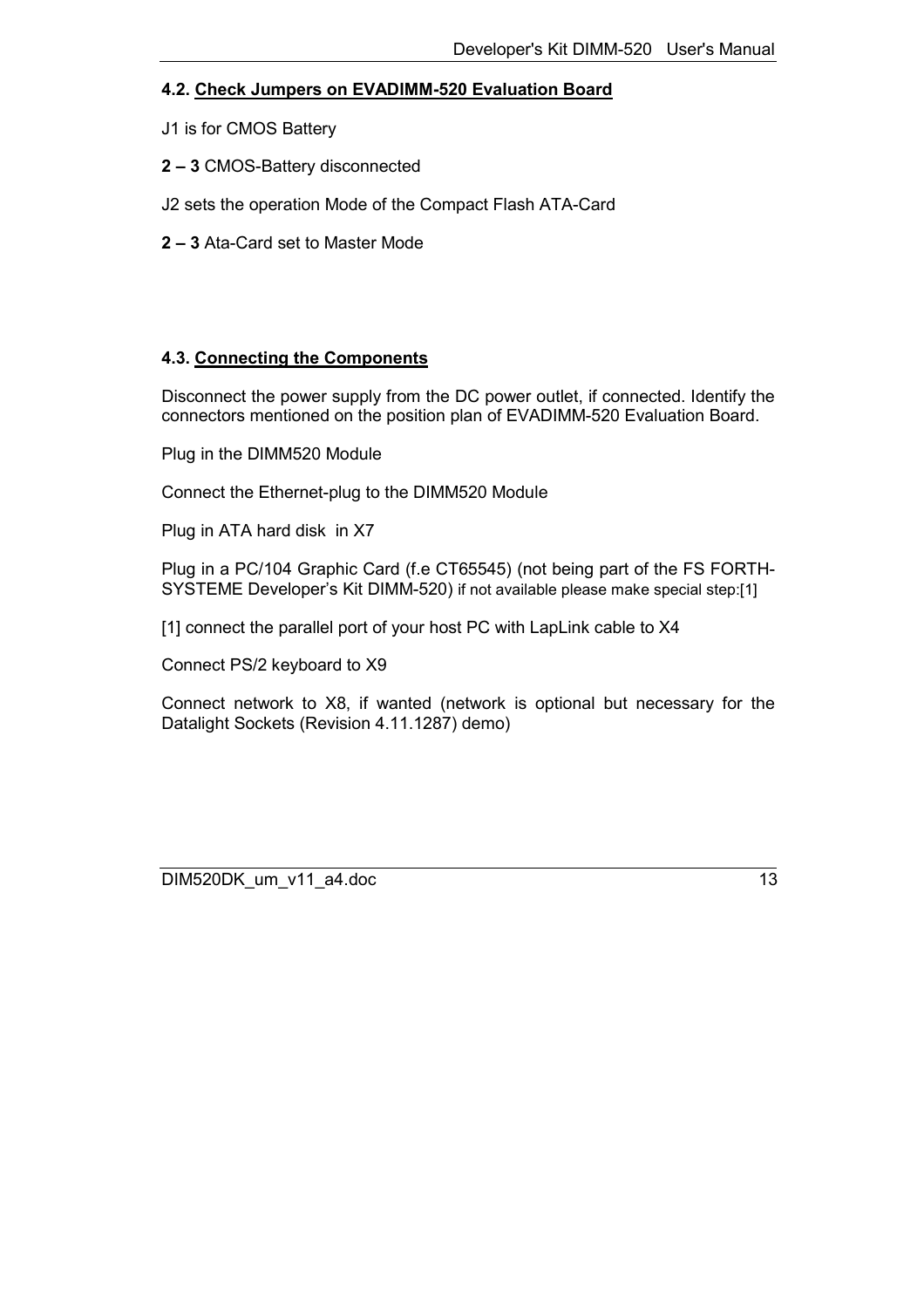## <span id="page-13-0"></span>**4.4. First Start of Datalight ROM-DOS and Sockets Demo**

If a PC/104 Graphical Card is not available, please start with the Remote Feature of the DIMM-520 Module (also see [4.5\)](#page-18-0). The remote kit in the Insyde Software BIOS allows redirection of keyboard, floppy and video via parallel or serial port to the host PC, thus omitting an extra monitor, keyboard and floppy for the EVADIMM-520 Evaluation Board. Only text mode is supported. The connection program on host PC "remhost.exe" is controlled by the file "remhost.ini". For details see Insyde Software BIOS User's Manual. Please start on your host computer the program remhost.exe from the \REMHOST directory on the CD.

Plug in power supply. After a few seconds the monitor must show the BIOS information containing DRAM found. After a short delay Datalight ROM-DOS will load from hard disk and the DOS boot menu must be displayed.



#### **4.4.1. Starting Datalight ROM-DOS**

If the first menu item (Datalight ROMDOS 7.1) is chosen, a DOS prompt will appear. Datalight ROM-DOS is running. Type "dir" enter to see the contents of the hard disk and verify the keyboard function.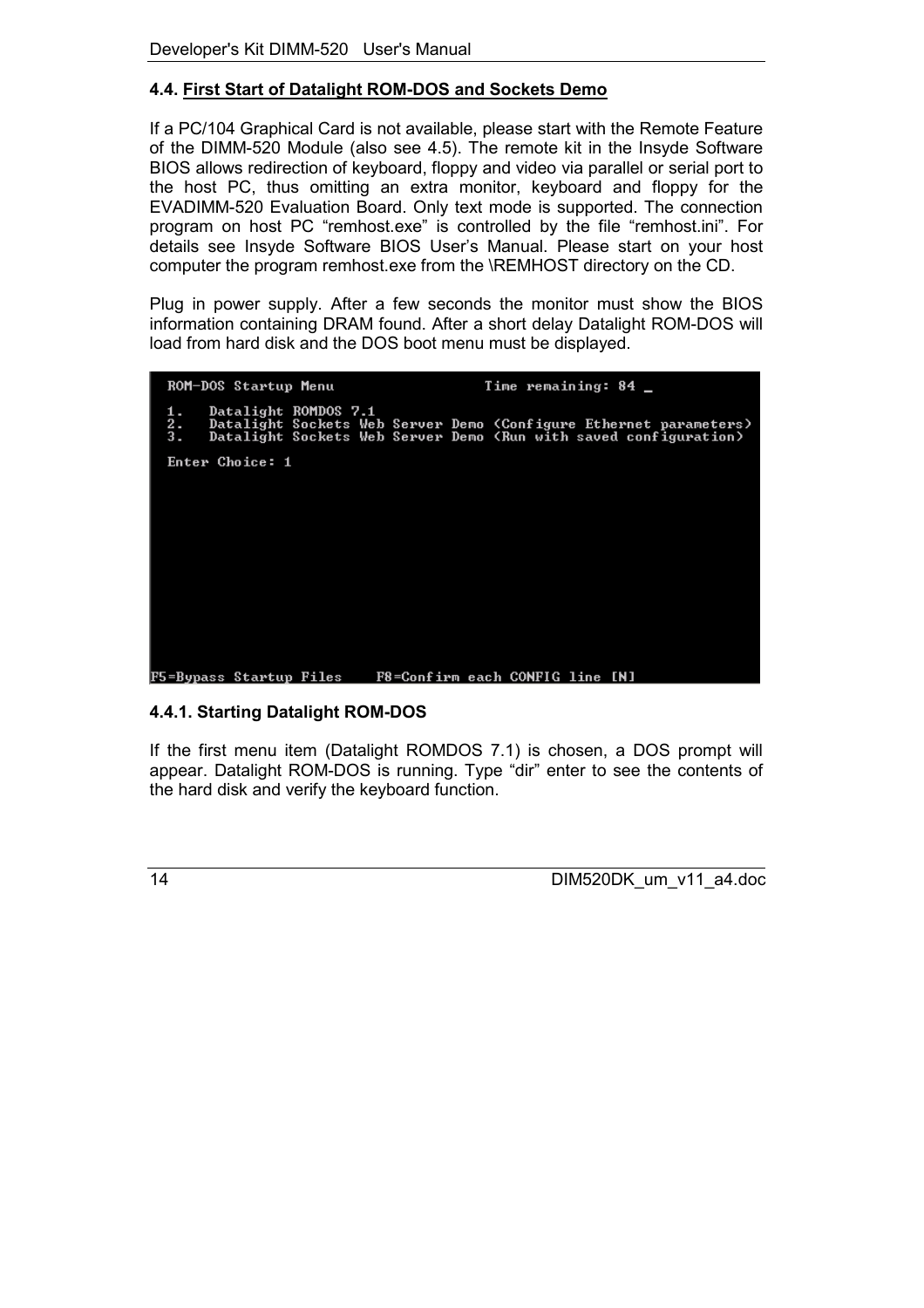#### <span id="page-14-0"></span>**4.4.2. Starting Datalight Sockets web server demo**

If the second menu item (Datalight Sockets Web Server Demo (Configure Ethernet parameters)) is selected, the Sockets demo will be started. This demo is subdivided in the following three parts:

In the first place, a setup tool is launched. Here you must configure the Ethernet parameters for your network.



Press 1 to configure the settings of the target and save them to your SOCKET.CFG file.



Press 1 to use Network card (packet driver)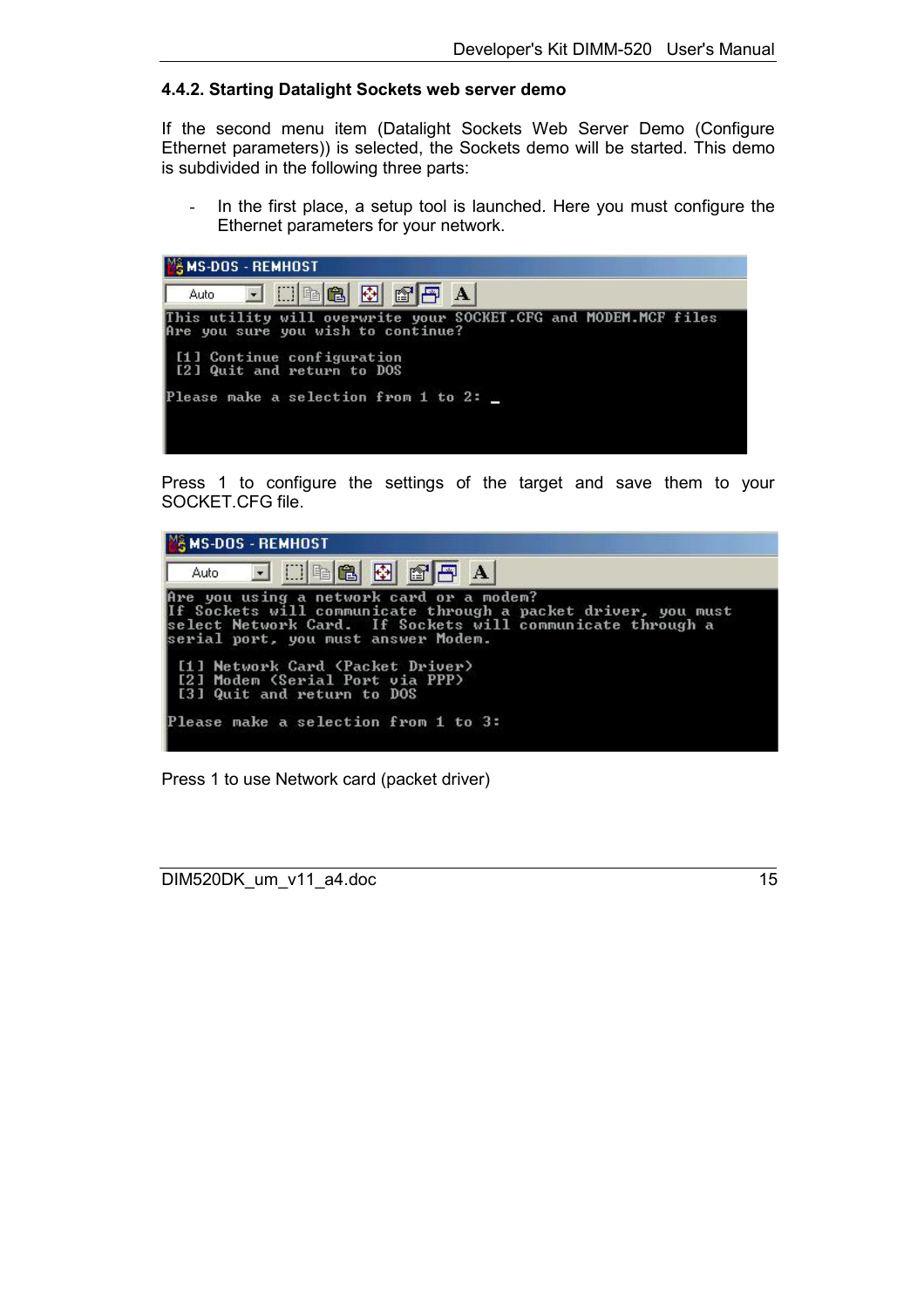Developer's Kit DIMM-520 User's Manual

| <b>M&amp; MS-DOS - REMHOST</b>                                                                                                                                                                                                                                                                                                                                                                                                         |
|----------------------------------------------------------------------------------------------------------------------------------------------------------------------------------------------------------------------------------------------------------------------------------------------------------------------------------------------------------------------------------------------------------------------------------------|
| Auto <b>FIDEGGGGGA</b>                                                                                                                                                                                                                                                                                                                                                                                                                 |
| How will Sockets assign an IP address to the network card?                                                                                                                                                                                                                                                                                                                                                                             |
| [1] Static Addressing (Manual)<br>[2] DHCP<br>[3] BOOTP<br>  [4] Quit and return to DOS                                                                                                                                                                                                                                                                                                                                                |
| Please make a selection from 1 to 4: 1                                                                                                                                                                                                                                                                                                                                                                                                 |
| Please enter the IP address with optional netmask.<br>$\kappa_{\rm e}$ . 192.168.1.32/24): 192.168.50.7<br>Please enter the default gateway address: 192.168.50.5<br>Please enter the primary DNS address, or 0 to skip: 0<br>Please enter the secondary DNS address, or 0 to skip: 0<br>Please enter the interrupt vector of the packet driver (in hex): 60<br>To improve performance, enter the network card's IRQ, or 0 to skip: 10 |

Select number 1 (static addressing). Then enter the IP of your target, the IP of your gateway, optionally two DNS addresses, the interrupt vector of the packet driver (60h) and the IRQ of the network card (10).

- After this, the sockets services are started
- Finally, The HTTPFTPD server is launched in resident mode and the CGI demos are registered.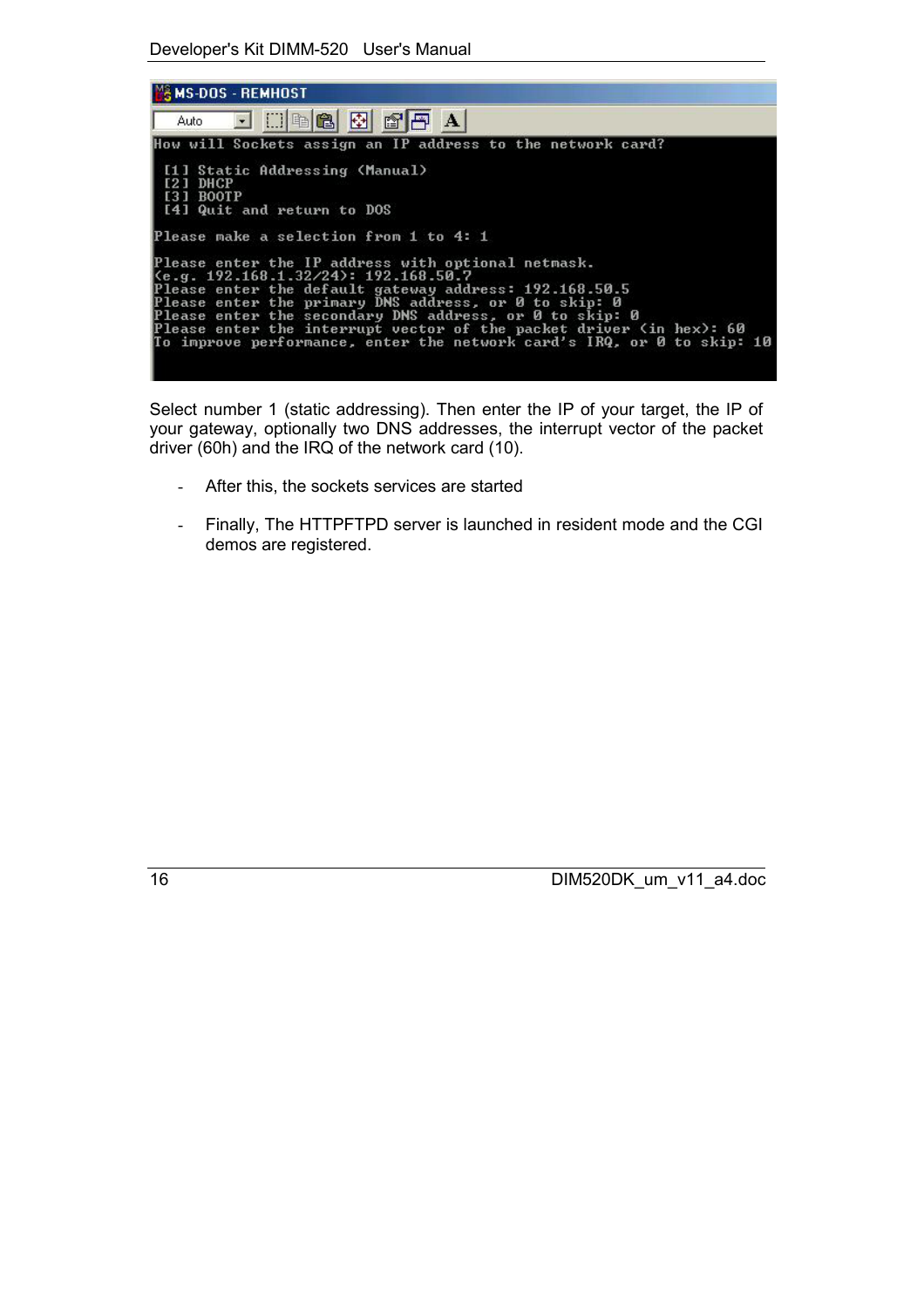My Ethernet address is 00:04:F3:00:02:6D<br>Datalight Sockets v6.22/v7.10 (Revision 4.11.1287)<br>Copyright (c) 1989-2002 Datalight, Inc.<br>Portions copyright (c) GPvNO 2001<br>Compiled Apr 19 2002 (4.11.1287) Somprica mpr 17 2002 \\till\12017<br>Processing c:\sockets\socket.cfg<br>if 0: Packet driver at 0x60 using h/w int 10<br>Hostname: 192.168.40.45<br>Sockets FTP/HTTP/RC Server v7.10 (Revision 4.11.1287)<br>Copyright (c) 1989-2002 Dataligh **Going resident** Going resident<br>Resident program at 4c45, Callback stack at 56cc:2362<br>Size = 52240 bytes, Øxcc1 paragraphs<br>Going resident: size = 53392 bytes<br>Type 'exit' to unload FFUR Datalight ROM-DOS Version 7.1<br>Copyright (c) 1989-2002 Datalight, Inc. C:\SOCKETS\SERUER>

Now a demo web page can be loaded on every computer in your network (like shown in the picture below). Type the address http//:XXX.XXX.XXX.XXX/ in an Internet browser (XXX.XXX.XXX.XXX is the IP address of your board).

You can also make an FTP connection to the target. The user names and passwords are stored in a file called SOCKET.UPW in the \SOCKETS directory. By default, two usernames are programmed:

| user1 | pass1 |
|-------|-------|
| user2 | pass2 |

The HTTPFTPD web/ftp server application can be unloaded typing the following command from directory C:\SOCKETS\SERVER

*HTTPFTPD /u*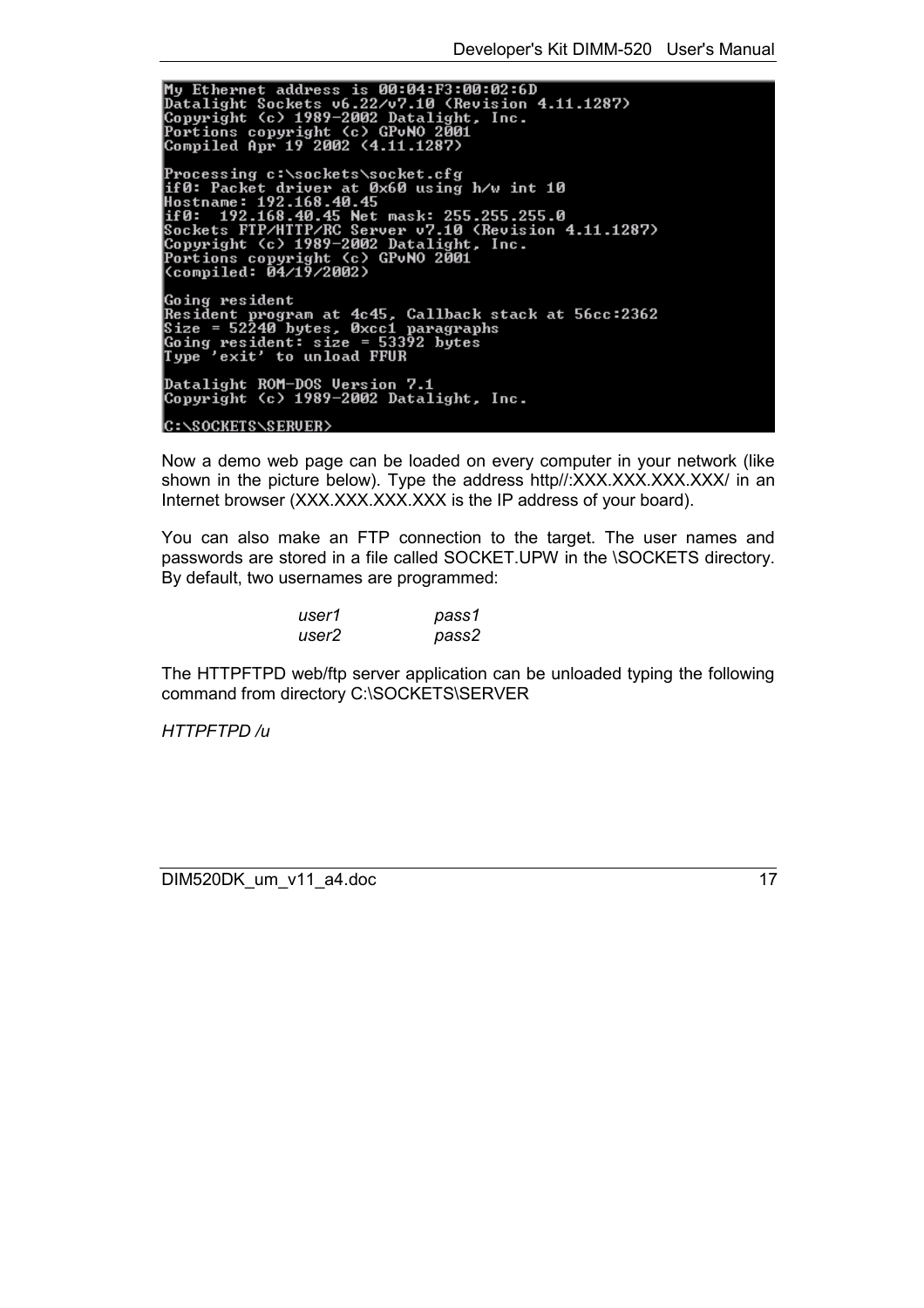



If you have started the target, at least once, with option 2 from the start-up menu, you can avoid the configuration of the Ethernet parameters the rest of the times. To run the sockets demo again, just select option 3 from the start menu and the HTTPFTPD server demo will run with your saved SOCKET.CFG configuration.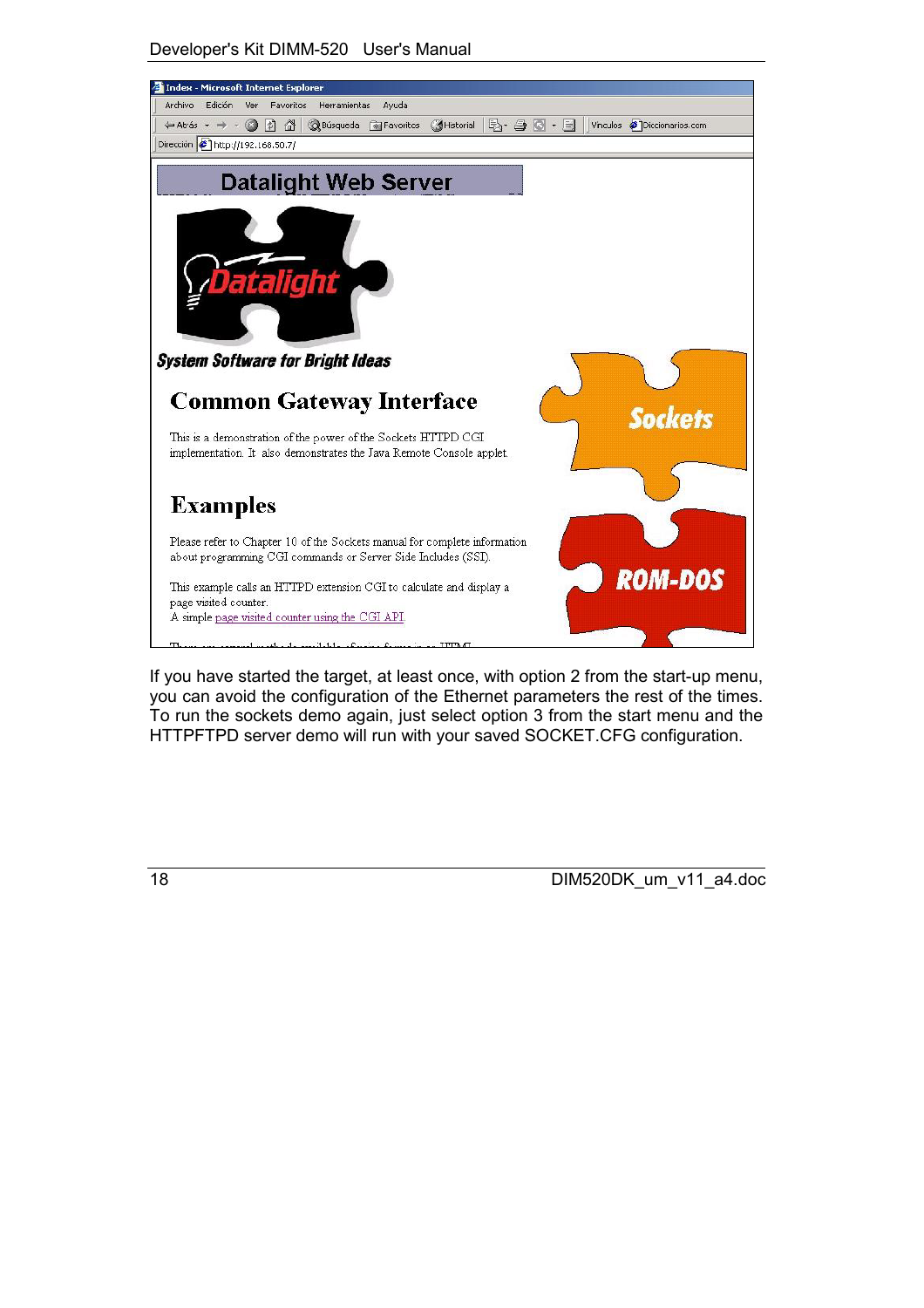#### <span id="page-18-0"></span>**4.5. First Start of Remote Features (video / floppy / keyboard)**

The remote kit in the Insyde Software BIOS allows redirection of floppy, keyboard and video via parallel or serial port to the host PC, thus omitting an extra monitor, keyboard and floppy for the EVADIMM-520 Evaluation Board. Only text mode is supported. The connection program on host PC "REMHOST.EXE" is controlled by the file "REMHOST.INI". For details see Insyde Software BIOS User's Manual.

Copy the directory REMHOST from the Developer's Kit DIMM-520 CD to the hard disk of your local PC. Go into DOS mode and change to \REMHOST. Connect the parallel port of your host PC with LapLink Cable to the parallel port of the EVADIMM-520 Evaluation Board (X4). Now start on your Host the connection by executing REMHOST.EXE. You will see the start message of the REMHOST program. After power up of the EVADIMM-520 Evaluation Board the BIOS message will appear on the Monitor of the host PC. Enter the BIOS setup and verify that the selected boot device is "Hard Disk". Save and exit the BIOS setup. The target will start with Datalight ROM-DOS. Type "dir" enter to see the directory hard disk C: of the EVADIMM-520 Evaluation Board.

Now insert a floppy into the drive of the host PC and type "dir a:" enter. You will see the directory of this floppy.

CAVEAT: Don't try to RESET the EVADIMM-520 Evaluation Board with CTRL-ALT-DEL from the host keyboard. You will RESET your host PC!

End the REMHOST program with CTRL-Shift. Toggle power of the EVADIMM-520 Evaluation Board to restart.

#### **4.6. First Start of Phar Lap PEG Demo**

The Phar Lap PEG demo demonstrates usage of the remote kit included in the BIOS, which uses a virtual floppy on the host via parallel port on the EVADIMM-520 Evaluation Board. The PEG demo itself demonstrates the GUI and tools from the Phar Lap real time OS.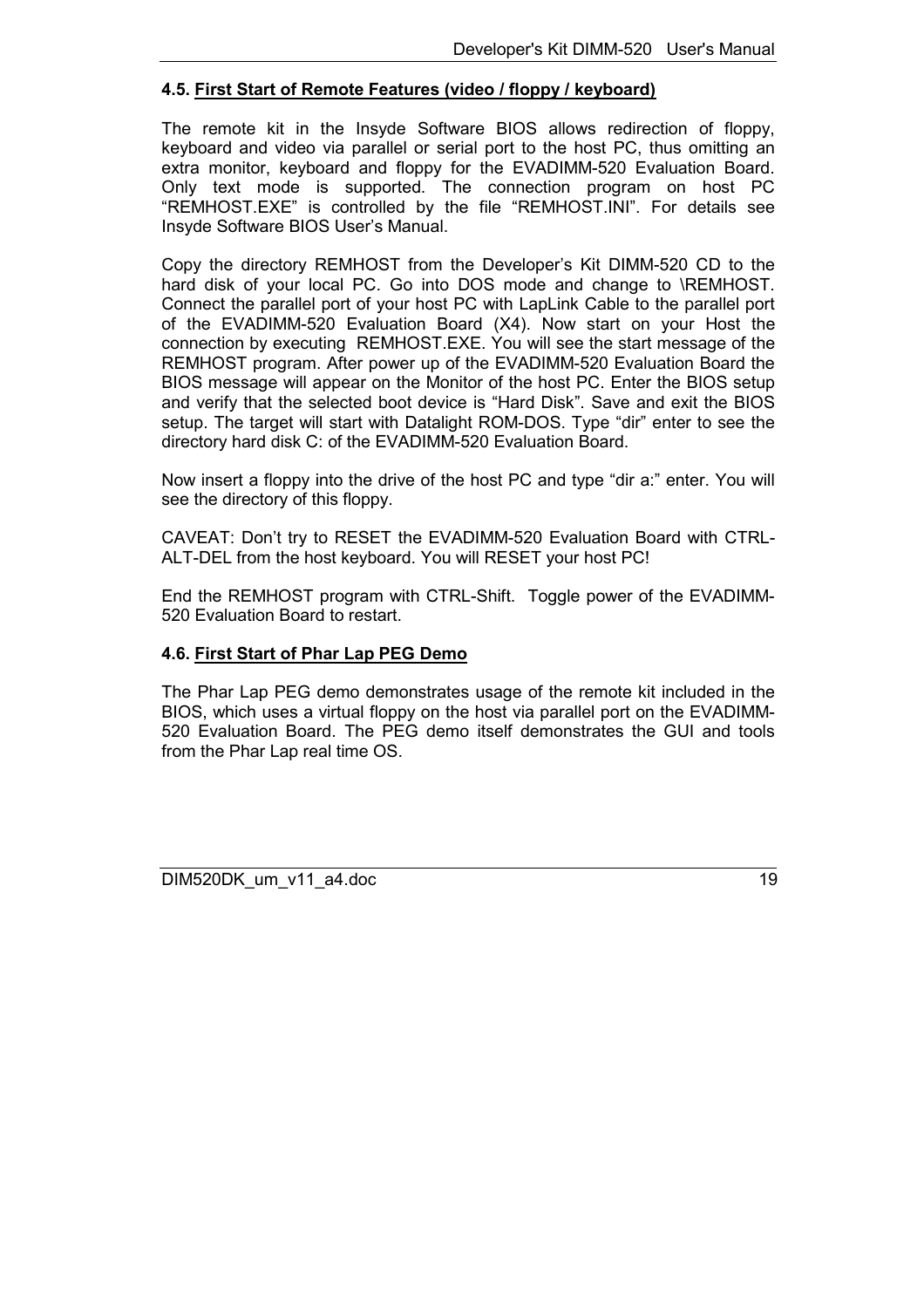It is assumed that you use a monitor with two VGA inputs connected to your host PC on input 1 and the EVADIMM-520 Evaluation Board on input 2 (if you using a PC/104 Graphic-Card). Using two independent monitors omits switching between the inputs.

First the monitor is switched to input 1, the host PC. Copy from Developer's Kit DIMM-520 CD the subdirectory \PHARLAP\PEGDEMO' on the hard disk of the host PC. Go into DOS mode and change to \PHARLAP\PEGDEMO. Connect the parallel port of your host PC with LapLink Cable to the parallel port of the EVADIMM520 Evaluation Board (X4). Now start on your host the connection with "REMHOST" enter. You will see the start message of the program 'REMHOST.EXE.' Now switch your monitor to input 2 and power up the EVADIMM520 Evaluation Board. You see the PEG demo from PEGDEMO.IMG loading and start. Follow the information on screen, only steering with tab.

After finishing the PEG demo switch back to your host and end remhost program with CTRL-Shift. Toggle power of the EVADIMM-520 Evaluation Board.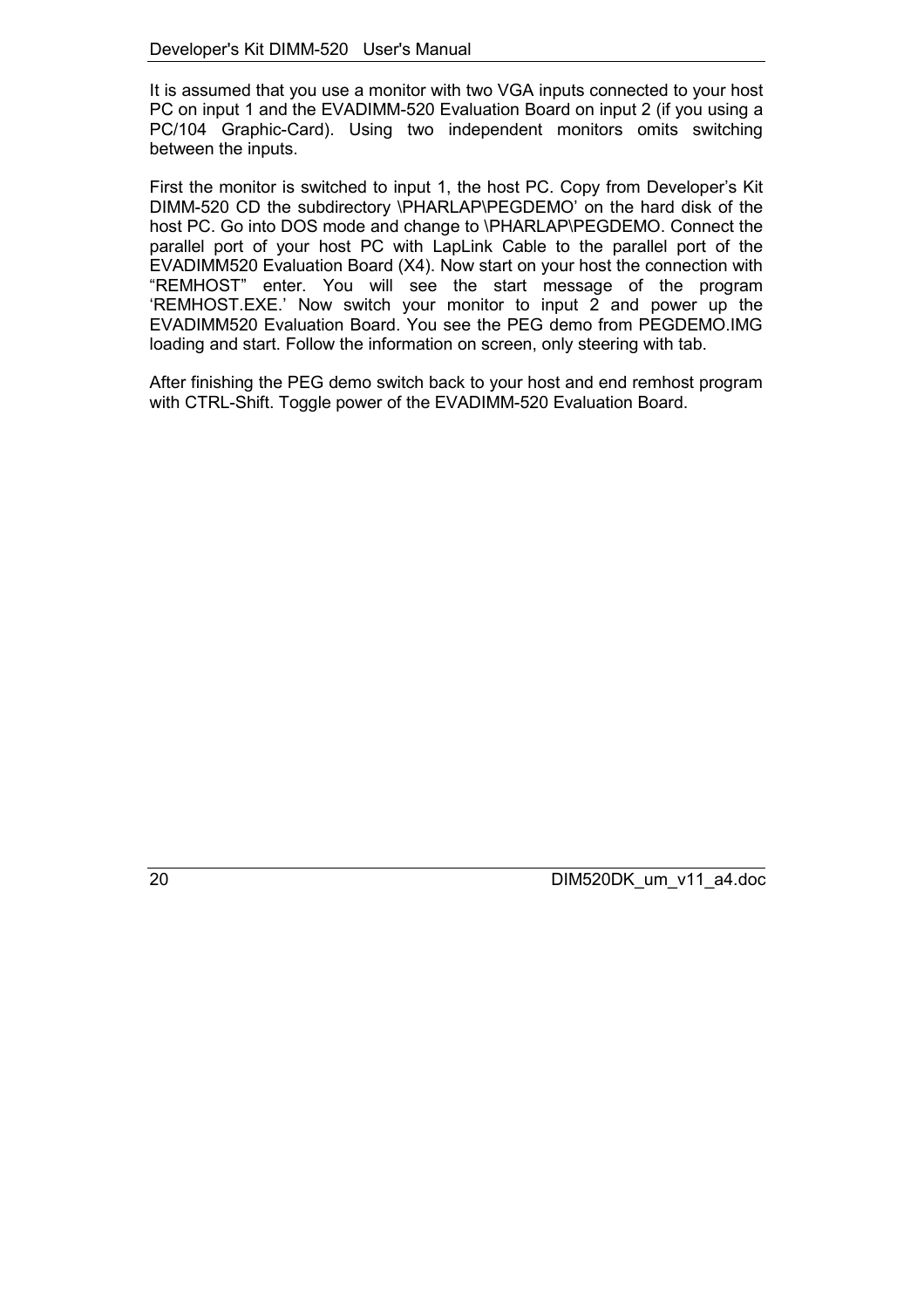# <span id="page-20-0"></span>**5. On board Flash (FlashDisk)**

The DIMM-520 module comes with a 2/16Mb on board Flash chip. Although the system is preconfigured to boot from ATA hard disk (Compact Flash) you can use also the on board Flash as a normal hard disk thanks to the FlashFX BIOS extension.

#### **5.1. Datalight FlashFX 5.1**

The DIMM-520 module includes Datalight FlashFX 5.1 BIOS extension which lets you use the on board Flash chip as a normal hard disk (also called FlashDisk). Other way to work with it is by loading the FlashFX DOS driver (FXDOS.SYS)

FlashFX provides several tools to manage the FlashDisk. They can be found under *\tools* directory on the CD:

| <b>Fxfmt</b>   | Formats the FlashDisk                    |
|----------------|------------------------------------------|
| Fxinfo         | Displays information about the FlashDisk |
| <b>Fxrdimg</b> | Reads FlashDisk to an image file         |
| <b>Fxwrimg</b> | Writes image file to FlashDisk           |
| <b>Fxchk</b>   | <b>Checks the FlashDisk</b>              |
| Fxreclm        | Recovers discarded disk space            |
| <b>Fxremnt</b> | Forces the media to be remounted         |

#### **5.2. Working with the on board Flash**

In order to work with the on board Flash you must enable *FlashDisk* feature on the BIOS setup. Or, if you don't want to use the BIOS extension, you can load the FlashFX DOS driver on your CONFIG.SYS by adding this line:

DEVICE=C:\FXDOS.SYS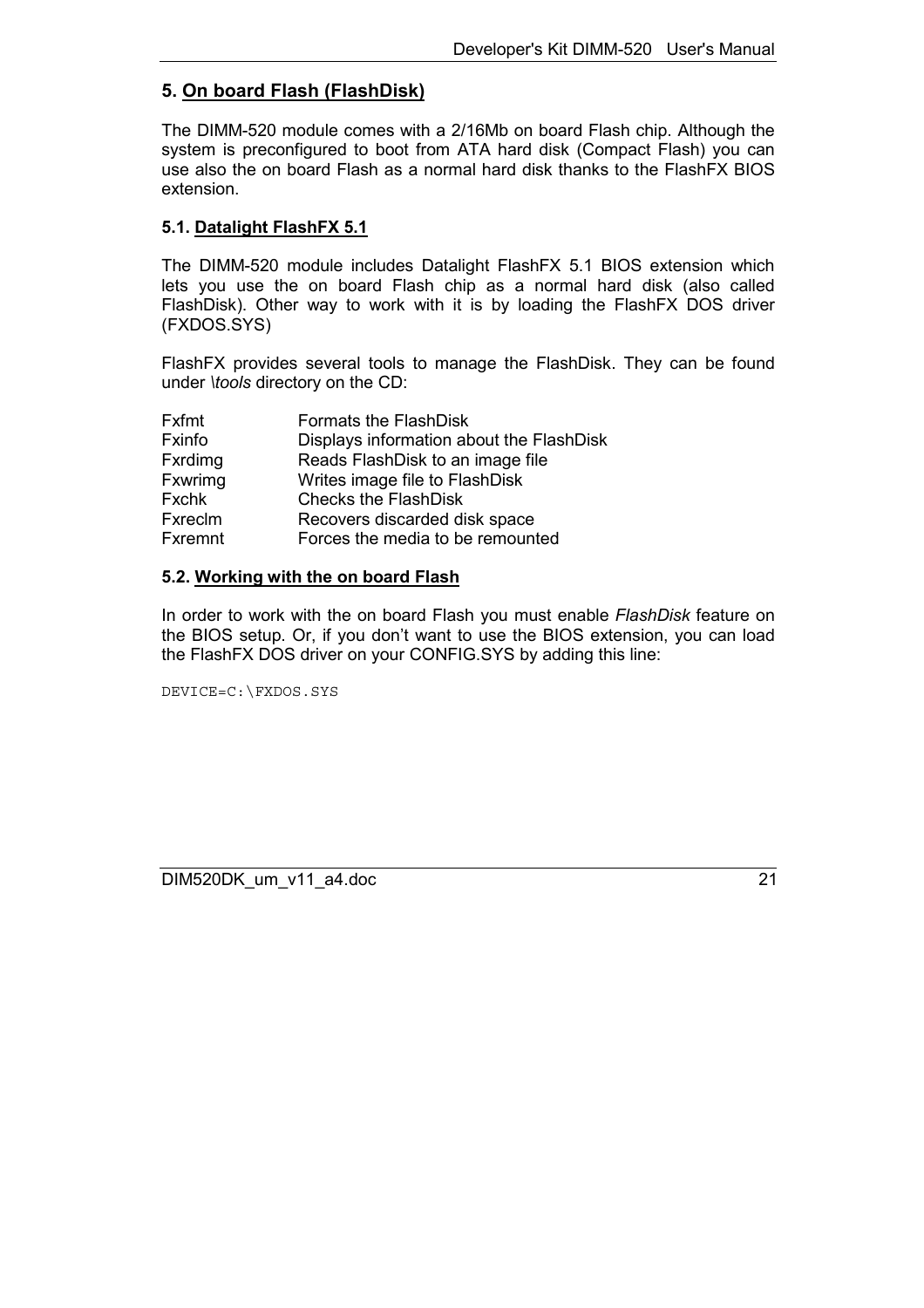# <span id="page-21-0"></span>**6. Trouble Shooting and Recovery**

The first startup should always behave as described, as long as the user does not change anything in the hardware, BIOS and software configuration. However the Developer's Kit DIMM-520 CD contains several recovery procedures, if the system integrity was damaged accidentally or by fault.

## **6.1. Troubleshooting first Startup**

There are few reasons for failure at first startup with the factory configured board and hard disk:

- Check power LED V2 on board. This LED signals presence of +5V. If not illuminated, check cables on AC and DC side of power supply and check AC power. Only +5V is needed!
- If V2 is illuminated, but monitor remains black, check connection of cable to monitor on both sides. If monitor has no auto detection and more than one input, check activated input.

# **6.2. Recovering the system BIOS**

There are two ways of replacing the BIOS in the Flash of the EVADIMM-520 Evaluation Board.

Note: Make sure the BIOS of the EVADIMM-520 is configured to boot from floppy, even if you have no floppy connected to your board, and you have disabled floppy in the device list.

See the directory \BIOS on the Developer's Kit DIMM-520 CD. Start the REMHOST tool on this directory. The target will boot from the image file "RECBIOS.IMG" and will reprogram the BIOS in the Flash memory (no floppy disk is needed).

If the BIOS is damaged and you are unable to boot, the BIOS must be programmed with the JTAG-Booster:

• Switch power of EVADIMM-520 Evaluation Board off.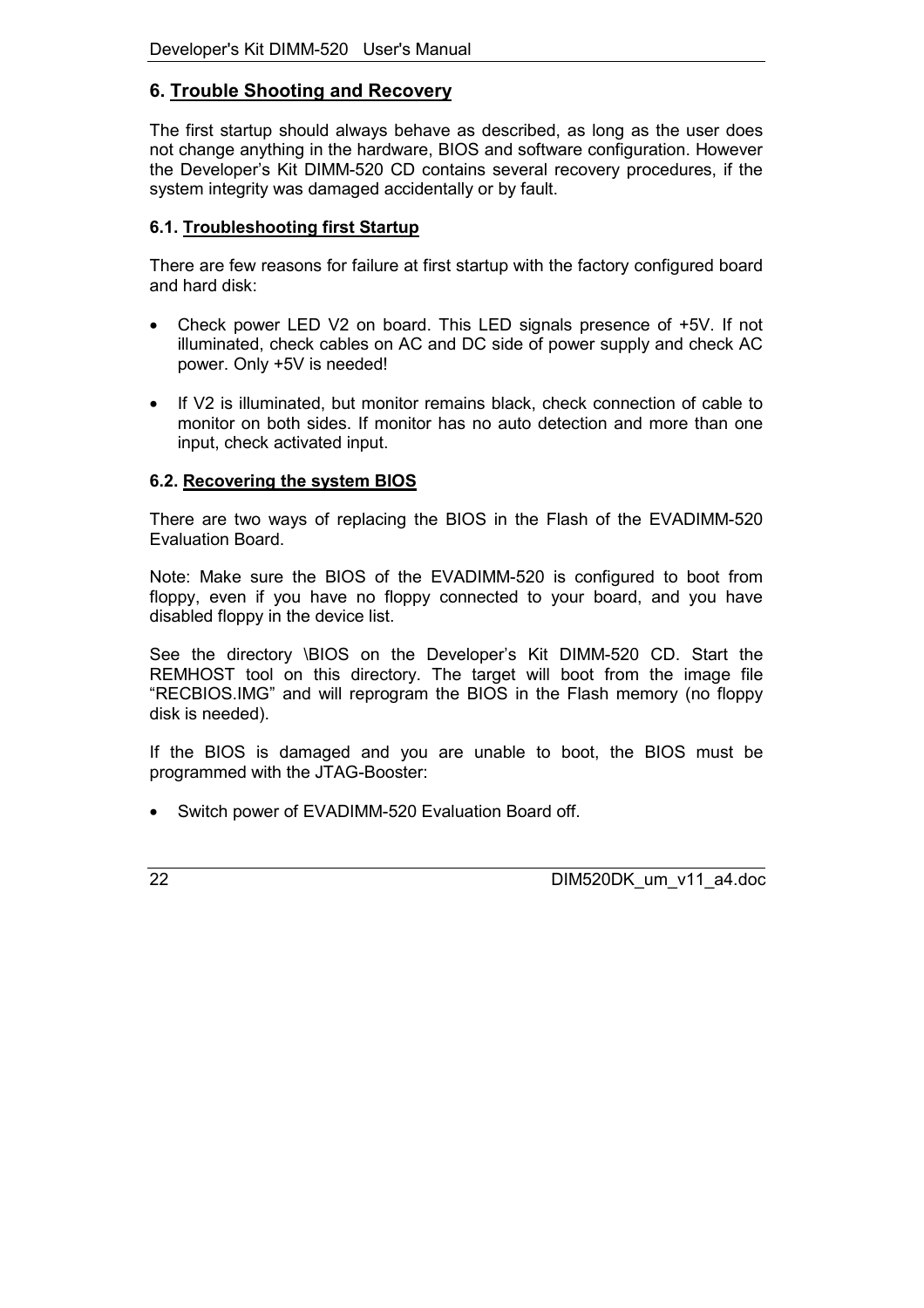- <span id="page-22-0"></span>• Connect JTAG-Booster to 3.3V adapter and the adapter to X1 on DIMM-520.
- Connect JTAG-Booster to parallel port of your host PC. Caveat: don't use the LapLink parallel cable between PC and JTAG-Booster.
- On the PC go to subdirectory BIOS.
- Switch power of EVADIMM-520 Evaluation Board on.
- Start on PC the file PROG.BAT. This will program BIOS.ROM into the Flash on EVADIMM-520 Evaluation Board. Wait until program on PC signals success and ends.
- Switch power of EVADIMM-520 Evaluation Board off and disconnect the JTAG- Booster from X1.

#### **6.3. Recovering on-board Flash**

Note: Make sure the BIOS of the EVADIMM-520 Evaluation Board is configured to boot from floppy, even if you have no floppy connected to your board, and you have disabled floppy in the device list.

Note: Enable the Flash Disk feature in the BIOS setup to boot from the on-board Flash Disk. For more details of the Flash disk refer to the 'Inside Software BIOS for the DIMM-520 Users Manual'.

See directory \OBFLASH on the Developer's Kit DIMM-520 CD. This directory contains the environment to reinstall the software on the on-board Flash.

Connect a parallel port cable to both your host and the EVADIMM-520 Evaluation Board and start REMHOST.EXE. Power up the EVADIMM-520 Evaluation Board and the BIOS will boot from the floppy image "RECFLASH.IMG" (no floppy disk is needed). A boot menu with two options will be displayed. Option 1 formats the on-board Flash and reboots the target once the format is finished; Option 2 makes the on-board Flash bootable and reinstalls the software.